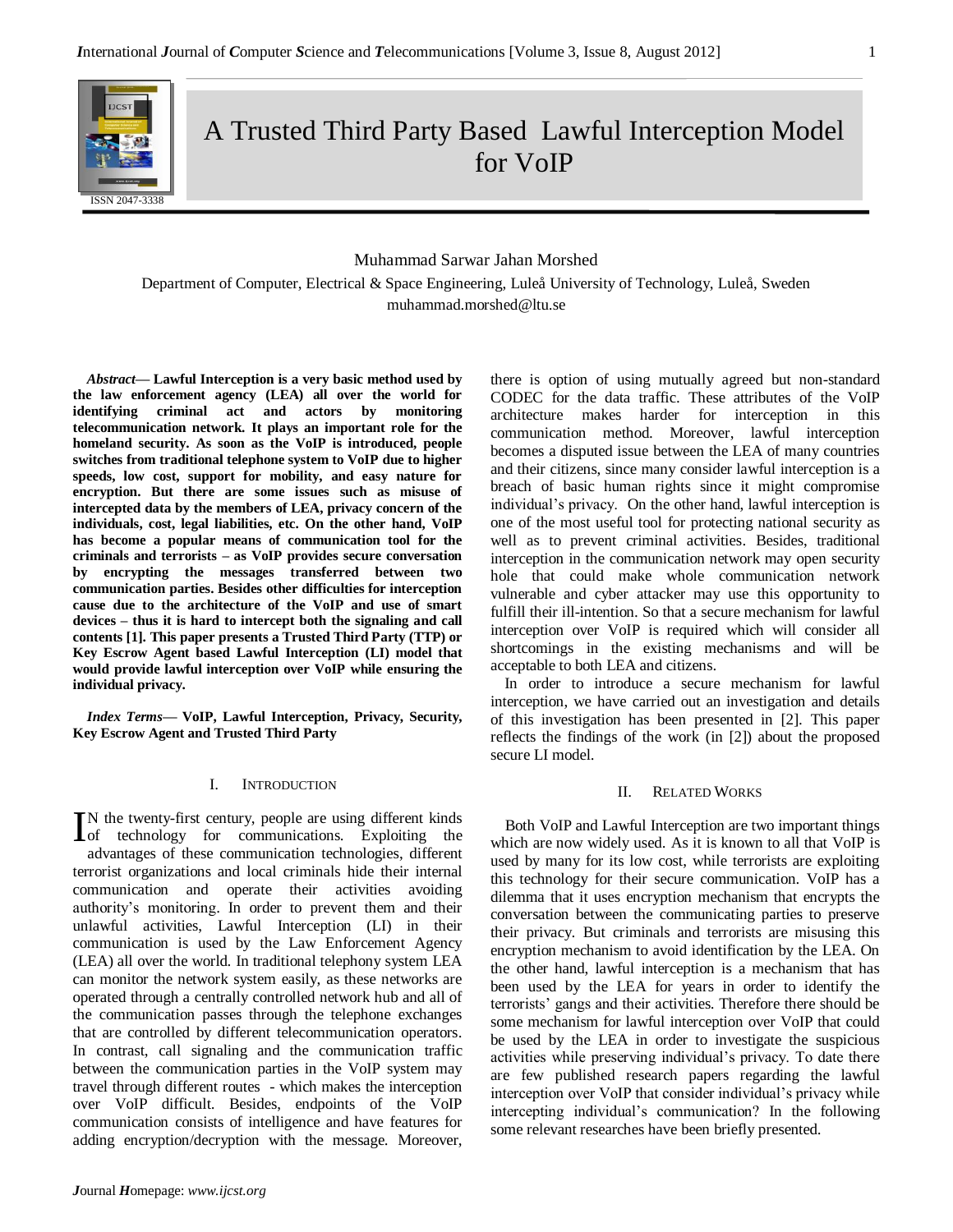## *A. Non-repudiation of Voice-over-IP*

C. Hett, et al. have presented a mechanism that would ensure the non-repudiation property of a network communication using VoIP [5]. Their proposed security mechanism provides the security of RTP packets over the communication channel by splitting the VoIP stream into intervals of flexible length. This division of VoIP-stream would be based o time, number of packets or other attributes. In this mechanism, both communicating parties (e.g. caller  $\&$ callee) accumulate received packets in buffers. Packets of all intervals are digitally signed along with the meta-data, and thus create the interval signature. This method also uses hash chains to ensure cohesion. A hash of the last interval with its signature is embedded in with the metadata of the current interval. In this way an unbreakable chain is formed with a continuous stream of signatures. Additionally both channels are inter-waved with the use of chaining property.

#### *B. Log Data Protocol by Rafael Accorsi*

Rafael Accorsi proposed different Log Data protocols as digital evidence [6]. His investigation reveals that use of log data has been increased as the digital evidence for legal prosecution in judicial row. He also claims that the existing logging protocols are not sufficient in this respect. His investigation found that different protocols store in different formats for future audit. He applied Cohen's trustworthiness as the security requirements that will make sure the authentication of log data. Rafael Accorsi has proposed a log data protocol that has two phases [6]. In the first phase, a log message routs via communication channel between a sending device and the collecting device. Requirements for this phase are origin authentication, message confidentiality, message integrity, message uniqueness, and reliability delivery. The later phase is actually the storage phase which requires entry accountability, entry integrity, entry confidentiality. All logging protocols must follow the requirements when that would be implemented in reality. If the requirements would be followed, logging protocols would be able to provide digital evidence.

## *C. Logging protocol by V. Stathopoulos, et al.*

Stathopoulos et al. present a logging protocol for open communication channel and the objective of the protocol is to prevent insider attack [7]. Assessing individual's trustworthiness is one of the difficult tasks. A member of the LEA can intentionally modify the recorded data of the audit trial or log data without any possibility of detection. This protocol provides a mechanism like "syslog-sign" with the addition of a "regulatory authority" which confirms that the logging is performed following the protocol. Collector, in this protocol, provides signed block periodically to the regulatory authority in order to use in future. If there would be a need to verify any data in future, stored signed block by the regulatory authority could be used to compare with the signed block stored at the collector. The authors argue that forgery is not possible as a copy of the signed block is stored by the regulatory authority.

## *D. Clipper Chip*

The Clipper Chip was actually cryptographic device that used key escrow mechanism. This cryptographic device introduced by the National Security Agency (NSA) of the

USA [3], [8]. This mechanism is the first kind of security measure that protects individual's private communication while provide the option to the LEA for lawful interception. The algorithm called Skipjack was used for cryptographic operation and key-exchange algorithm was Diffie-Hellman algorithm. A unique secret key and unique identifier were embedded with each Clipper Chip. During the session initiation, a session initiation key was generated dynamically and was used encrypt the conversation data. Device's secret key encrypted was encrypted and shared with other end device before starting the session. The encryption key was stored by one or more trusted third party for future use by the LEA. Later Clipper Chip was abandoned by the NSA, since Matt Blaze claimed in his publication that this device could be used to violate individual privacy by the members of the LEA. A 128 bit field known as Law Enforcement Access Field (LEAF) was transfer by the chip. LEAF contained the required information to recover the session's encryption key. A 16 bit hash was also sent with the LEAF to prevent the forgery of the LEAF field. Blaze identified that a brute force attack could generate a new LEAF field that would have valid hash. Therefore NSA decided to stop its uses.

# III. DESCRIPTION OF THE PROPOSED ESCROW AGENT BASED LI MODEL

Main modules of the proposed LI model are- User Agent, Escrow Agent, LEA module, and validation module.



Figure 1. Security risks at 3 stages of new approach

#### *A. User Agent Module*

User Agent means the SIP user agent through which users communicate each other from the end devices. User Agents create a block of packets of the media stream, compute a hash over this block, then signs this hash using the user's public key and sends these signed hashes as packets. The User Agent escrows the key and the other information about the session after end of a successful session. In the simulation, an open source SIP User Agent called "minisip" has been used, which has been developed at KTH. This User Agent has been extended by Md. Sakhawat Hossen **Error! Reference source not found.** for creating hash on the block and to escrow to the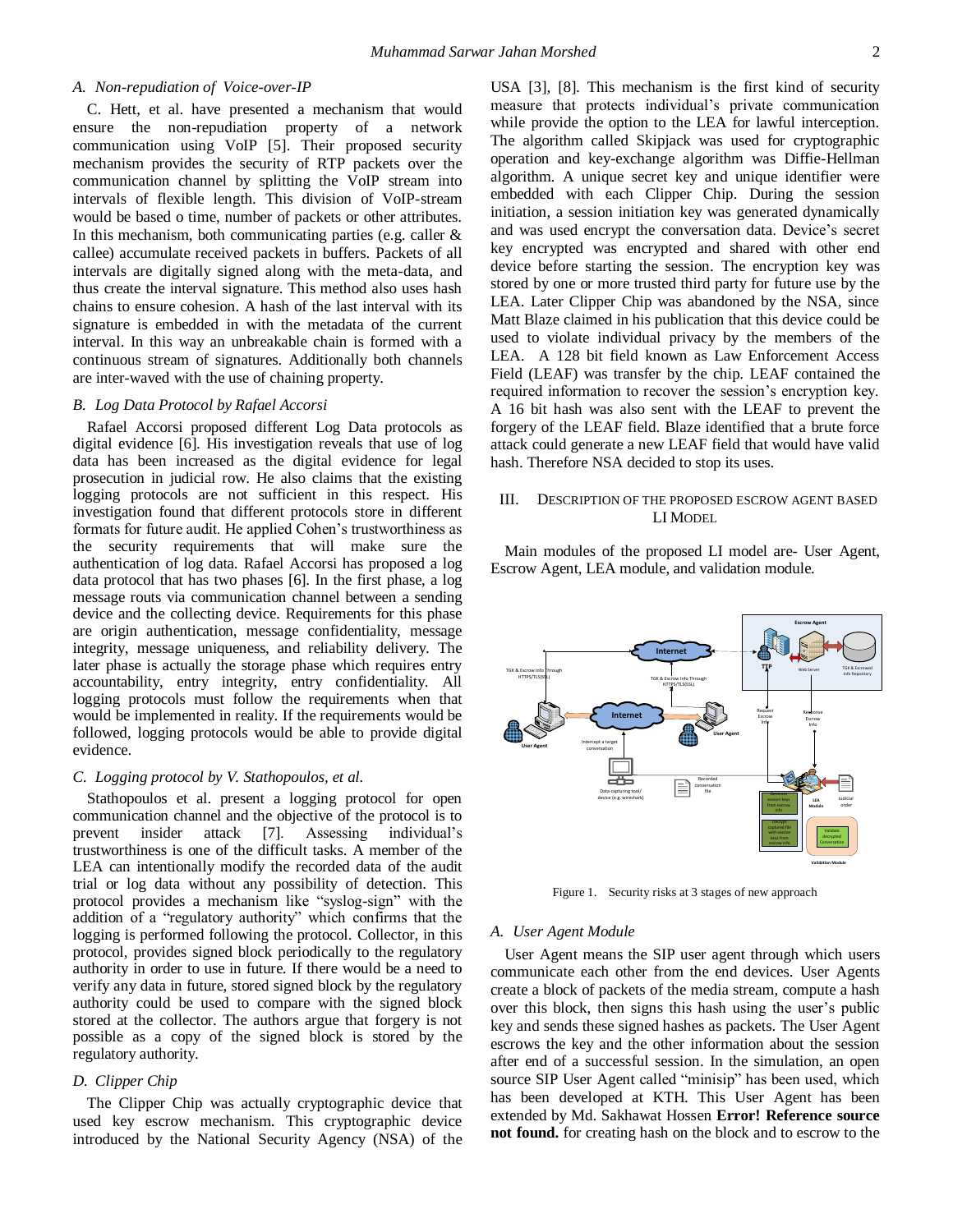Escrow Information. He added a module to "*minisip"* for hashing the block, the popular hash algorithm HMAC-SHA1 has been used. For signing the hash the RSA algorithm has been used.

## *B. Escrow Agent Module*

Escrow Agent Module is the key component of the proposed LI model as it acts as the trusted third party to which User Agents escrow TEK Generation Key (TGK) along with other escrow information after completing each session. It is notable that TGK and other fields are generated by the user agent as they use SRTP and MIKEY protocol. To read more about the protocols, follow our main investigation paper [2].

# *C. Required Fields for Escrow Agent Module*

Escrow Agent contains a database which is used to store escrowed information of a particular conversation. In the investigation it is found that six fields of a session over VoIP are required to escrow to the trusted third party in order to retrieve the corresponding session in future. That fields are – User ID, TGK, RAND value, CSBId, signed hash of the last block and the time of escrowing [4], [10]. Details of these fields are available in [2]. First five fields will be escrowed by the SIP User Agent and the sixth value which is actually locally generated time stamp by the user agent. The User ID is the user's SIP URI or another UI of the UA. TGK is the TEK generation key of flexible length. RAND is a 128-bit or more pseudo-random bit string sent by the session initiator during initial exchange. CSBId is the Cpryto Session Bundle ID which is 32-bit unsigned integer [10].

During the simulation of the proposed model, an open source user agent called *"minisip*" was used [3]. The Crypto Session Id (CSId) is an 8-bit unsigned integer which is initialized when a cryptographic session is established between two user agents. In case of *minisip,* CSId is initialized after accomplishing MIKEY-SRTP mapping. Value of Policy number, ROC and SSRC are used during MIKEY-SRTP mapping, where policy number is fixed since *minisip* only uses SRTP. ROC is computed from SSRC with initial value zero [3]. ROC is computed locally by the receiving user agent. When the sequence numbers go over  $2^{16}$ , the sequence number is reset to zero and ROC is incremented by one. Algorithm for calculating ROC is as follows:

```
1. Initialize ROC to zero (0).
```
*2. Get sequence number of a captured SRTP packet (sequentially from the first SRTP packet until the end of the session).*

- *3. If sequence number!=65535 then return ROC.*
- *4. Else If (sequence number==65535)*
- *5. Set Current\_ROC=ROC.*

*6. Set ROC=ROC+1.*

*7. Return Current\_ROC.*

#### *D. Escrow Agent Database*

Escrow agent consists of a database with four different tables for storing and future use of escrow information of each session.

- *User Authentication Table:* This table is used for storing the User Authentication related information. It stores user's credential and other relevant information. In the simulation, SIP URI is used as the User ID. When users are provided the VoIP services, this authentication table can be updated automatically using VoIP operator's provided information. When any user agent wants to escrow information, Escrow Agent will authenticate the user agent based on the stored information in this authentication table.

- *Escrowed Information Table:* This table is used to store escrowed information and escrowed information are Escrowed Id, User Id, TGK, CSBId, RAND, CSId, Signed Hash, and a local time stamp of 64 bit similar to the format of the time stamp used for the Network Time Protocol (NTP). Escrowed information will be identified by the User Id and time stamp. We have assumed that Escrow Agent is synchronized with an NTP time server and thus all time stamps will indicate a common global meaning.

Following Table (as shown in Fig. 2) contains the sample information stored Escrowed information table.

| Table 1: User Info       |                         |               |                                                                                                                                                                                                                                                                                                                |                                                                                                                                                                                                               |                        |  |  |
|--------------------------|-------------------------|---------------|----------------------------------------------------------------------------------------------------------------------------------------------------------------------------------------------------------------------------------------------------------------------------------------------------------------|---------------------------------------------------------------------------------------------------------------------------------------------------------------------------------------------------------------|------------------------|--|--|
| USER ID                  | <b>RAND VALUE</b>       | CSB ID        | TGK                                                                                                                                                                                                                                                                                                            | SIGNED HASH                                                                                                                                                                                                   | TIME                   |  |  |
| sip:saki@130.237.209.238 | QiLmvL5EPrO7F1EiU3sriQ= | $-1626928177$ | S1PhTWf12jiFpvejCLCm<br>I5L95Z1Aa3BiWcaqGiDJ<br>2zIdmIPlyNqj6T17qzpg<br>07d19fZV6dK7GZFFwUL<br>1sdG9PPpahvL7hU0hM6q<br>hi4IV93/qwOrn6D<br>2g3muQiPjS69joGJcSDN<br>85KzV5gTsPnU9kO7PFFA<br>KtN8zvpOa6cUBN787Mnl<br>MZevm6e9YgVqNDrZ4A1Z<br>KA/b4rGT40NIng9f4l1R<br>9rP81P926GKX0dWUeJ54<br>Pv3v0IUT9IUFFSr8tgov | oSN 4DI2O SXI0G2/OAt<br>Nx<br>qgwdRtswxtZMGdz44qm6<br>yYSQDOuGPUv4gK33gSlx<br>qSDmny6HhN62nxyb6ZNL<br>m5FT4tLFV1BwMAu80Om<br>BPysvfAik3OewhUM6R51<br>xYRbiWHM50EdC7dbegHZ<br>UT37oMtghKLmudRvYop<br>IAPJRvJM= | 2010-01-14<br>17:25:01 |  |  |

Figure 2: Escrowed Information (adapted from [2])

*LEA Authentication Table -* This table stores the LEA's user credential. Here user means the relevant members of LEA those are responsible for conducting lawful interception. Fields in this table will vary depending on the agreement of authentication between Escrow Agent and LEA. In our simulation, three fields such as LEA Id, Agency Address, and password are used. In the implementation, we used a positive integer for LEA Id and other two fields were variable length text strings.

*LEA Request Table -* LEA must provide sufficient information such as identity, court order, and some other optional information when LEA asks for the escrowed information of a target. For Escrow Agent, it is important to store requested information and time as well as to provide information.

*User Agent Identification*: This risk is an insider attack. An employee may misuse his access to corporate database using mobile device; for example one can erase classified corporate information remotely using his mobile device to fulfill his financial desire.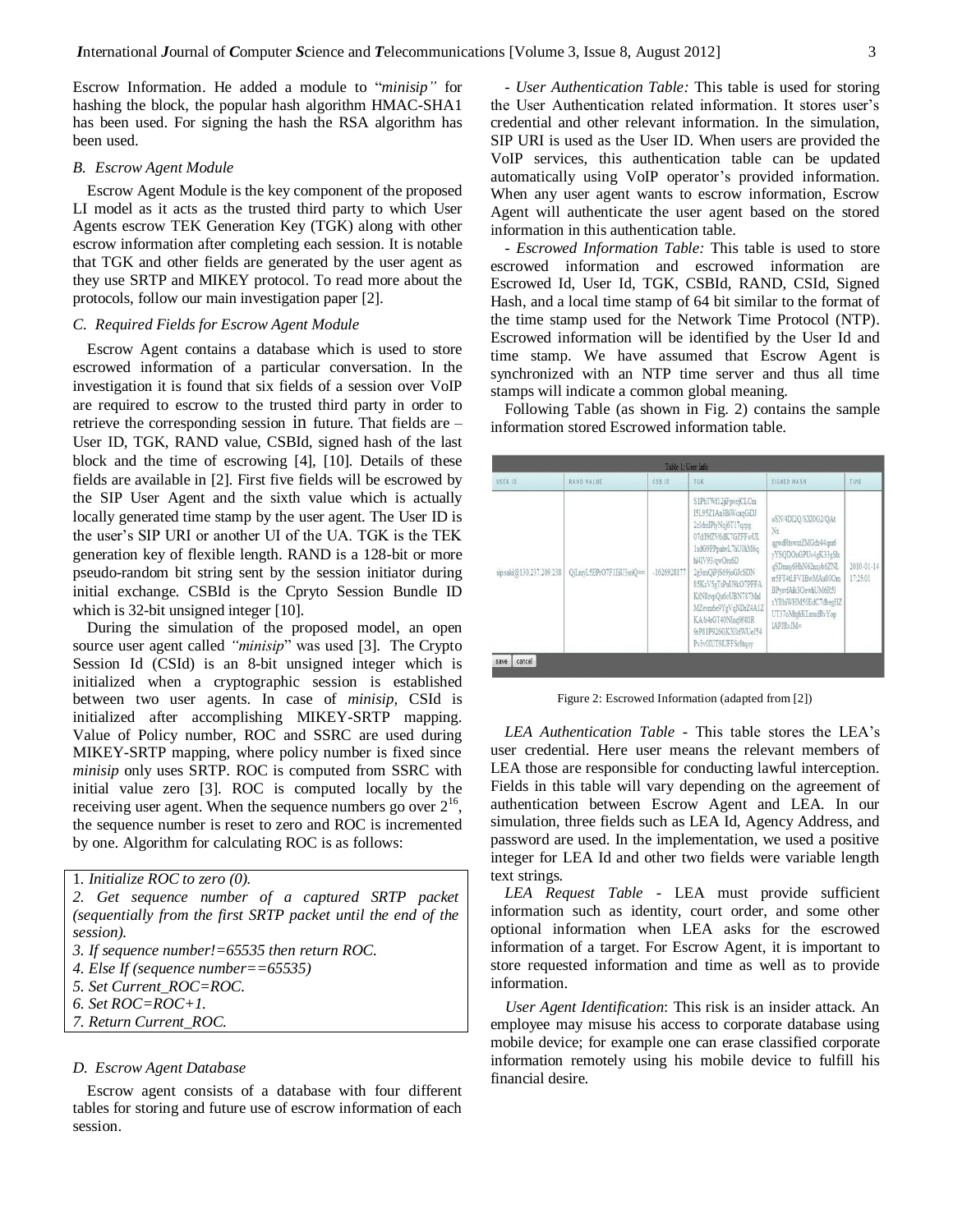# IV. LEA MODULE

LEA module is a part of the proposed Lawful Interception model. It is used by the law enforcement agency in order to capture and recover the encrypted recorded conversation between the target parties. Law enforcement agency asks for the escrow information of a targeted conversation to the Escrow Agent with proper judicial order using LEA module of the proposed LI model. After getting the escrow information, LEA module regenerates the session keys from the TGK with other security associates parameters. To regenerate the session keys, LEA module requires the following parameters:

- TGK, RAND, CSBId, and from the escrowed information provided by the Escrow Agent.
- SSRC and Sequence number will be got from the packet header.
- ROC from the SSRC.
- The policy number is fixed as SRTP is still the only protocol used currently.

Additionally, the sequence number of the first SRTP packet must also be sent. Otherwise it would not be possible to identify the forged block. In our simulation, LEA module sent request for escrowed information to the Escrow Agent using a web-based module. After verifying the authentication and other relevant information, Escrow Agent sends back the escrowed information. LEA module uses this escrowed information to regenerate the session keys by which recorded conversation of the target parties will be decrypted for legal prosecution.

## *A. Steps of the Proposed LEA Module*

We have implemented the LEA module using C++. Some existing *minisip* and Open SSL modules have been reused. The LEA module performs the following steps:

- To capture the conversation between two parties.
- The captured packets must be filtered to include only the SRTP packet and RTCP packet of the intercept target.
- $\blacksquare$  To read the captured session and re-packet them into SRTP format.
- To read escrowed information provided by the Escrow Agent.
- The LEA module reads the captured SRTP packets for the Sequence number and SSRC of each packet.
- The LEA module calculates ROC using the Sequence Number and SSRC value. For ROC calculation, we assume that LEA captured the full conversation between two communicating peers for any electronic surveillance.
- LEA module computes a cryptographic context based upon the escrowed information, ROC, Policy number, and CSId. This cryptographic context is generated according to the MIKEY-SRTP protocol. Since SRTP is only implemented protocol, the policy number is fixed and its value is 0. CSId value for initiator of the session is 1 as a sender and 2 as a receiver and vice -versa for the responder. Therefore if the target is the initiator, then the

CSId value will be 1; while if the target is responder then the CSId value will be 2.

- Next the LEA module generates the Master Key, Master Salt Key, and Authentication Key.
- Then using these keys and the Cryptographic context, the session keys are generated to decrypt each SRTP payload.
- Using the derived session keys, the LEA module decrypts the encrypted SRTP payload of each of the captured SRTP packets (similarly the SRTCP packets can be decrypted).

## *B. Possible Trade-offs of the LEA Module*

Efficiency and reliability of the LEA module depends on the time required to analyze the captured data, the security during the LEA operations, the network overhead, and the desired transparency of the LEA module. Following trade-offs have been found during analysis of the LEA module:

*1) The time required to decode the recorded SRTP packets*

We have partitioned the total required time required by LEA to decrypt the recorded session as capturing of SRTP packets have already been captured, delay to get the court order, the time to get the escrowed information, the time to generate the session keys, and the time to actually decode the SRTP packets. Required time for getting the court order could be varies depending upon the procedure in different countries.

After authenticating with the Escrow Agent, LEA module sends court order and other relevant to Escrow Agent. After authenticating LEA module, Escrow Agent will return the escrowed information. After receiving a request, the required time for generating a response depends on the EA module's efficiency and the time required for the LEA module to transmit the information required for the request and the time for the EA to transmit the reply, along with the delay due to the communication channel. If LEA module and Escrow Agent use TLS protected connection - above delay, processing time for mutual authentication as well as transmitting time for authentication information and challenge responses between these entities.

$$
t_{res} = t_{TLS} + t_{EA} + \sum t_{transmission\_delay} + N_{round\_trips} * RTT
$$

Required time for establishing the TLS connection (*tTLS*) is always constant as the number of required round trips *Nround\_trips* to establish a TLS connection is fixed. There are two options to keep the connection open (or not) between the Escrow Agent and LEA module:

- It is notable that Escrow Agent and LEA will work offline. Instead of keeping the TLS connections always open, a new TLS connection can be established when requires. pause
- In contrast, if it requires communicating between Escrow Agent and LEA module frequently, the secure pause and resume session by TLS **Error! Reference source not found.** can be used to re-connect the TLS connection after initial connection.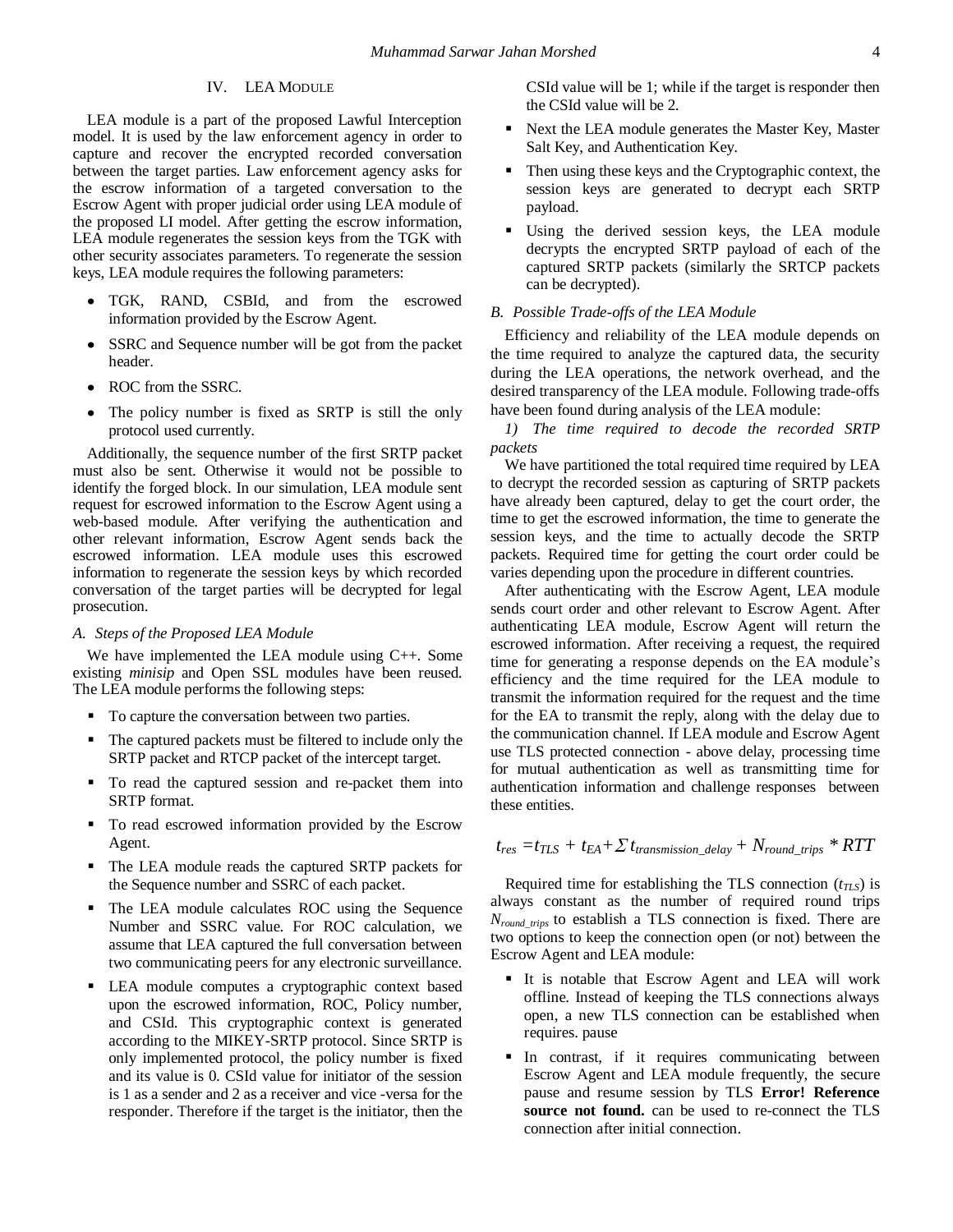Response time by the EA  $(t_{EA})$  will depend on implementation mechanism of the whole system. For instance, if the EA modules store the escrowed information in a distributed system,  $t_{EA}$  must add the time to reconstruct the information from its distributed elements.

Preprocessing time for transferring packets to/from also includes Transmission delay (*ttransmission\_delay)* **Error! Reference source not found.**. In a packet switching based network, a store-and-forward mechanism is used to store the packets in the buffer and then checks for errors before forwarding the packet. Additionally, propagation delay for sending the packets over the link should also be added with the processing time. Transmission delay includes the time to transmit all of the response to the LEA. It is notable that batch requests & responses should also be considered.

Required time to generate session keys from TGK and to decrypt recorded SRTP packets can be divided into two: Time required to derive session keys  $(t_{kd})$  and the time required to decode SRTP packets using the session keys(*tdecode)* = tper\_packet\_decode \* Npackets.

The sum of all these delays is the total time required to decode the captured SRTP packets:

$$
t = t_{TLS} + t_{EA} + \sum t_{transmission\_delay} + N * RTT + t_{kd} + t_{decode}
$$

Therefore, efficiency of the LEA module is inversely proportional to this total delay.

# V. SECURITY OF THE LEA MODULE

The LEA module should have necessary security measures that could protect the previously escrowed information received from the Escrow Agent module. The derived session keys and the decoded contents of the captured SRTP file should also be protected by the LEA module. Since SRTP is encrypted, it might seem that there is no need to protect captured SRTP (and SRTCP) traffic. But the time stamps, source and destination IP address and port addresses are not encrypted – this information could be used to learn when and where the intercept was taking place, whose traffic was being intercepted, etc. Besides, if the results are to be presented as evidence in a legal proceedings there may be a need to use secure logging techniques (e.g., Secure Log protocol presented by Rafael Accorsi in sub-section B of Related Work) to preserve the "chain of evidence". Further a complete security analysis of the security of the LEA module is required and considered as future work.

## VI. NETWORK OVERHEAD

If the communication between LEA module and Escrow Agent is not often for escrowed information, the network overhead of this communication is not expected to be a significant problem. In contrast, if there is a need for real-time (or near real-time) interception, then there are two problems (1) the key escrow architecture that has been used in the minisip client – prevents real-time interception – since the key

information is only escorted after the session has been terminated and (2) there is no requirement that the UA escrow this information immediately after the call terminates. Hence network overhead in the communication between the LEA module and the EA module should not affect any solution. Note that this situation would change if there was a requirement for the UA to escrow the material as soon as it was available to the UA; however, further consideration of this lies outside the scope of this thesis project.

#### VII. TRANSPARENCY OF THE LEA MODULE

Transparency of the LEA module depends on its design and implementation. The LEA module should be designed and implemented so as to avoid (or discourage) misuse of the system and to avoid forgery or modification of the captured and decoded data.

## *A. Validation Module*

Validation module in the proposed TTP based LI model introduce for detecting the forgery of the recorded session. Following is the procedure of the validation module:

- 1. Read an RTCP packet and stores the signed hash from each RTCP in a vector A.
- 2. Read the escrowed information.
- 3. Generate the authentication key using the escrowed information.
- 4. Check the sequence number of the first SRTP packet.
- 5. Read SRTP packets and create blocks of *n* packets.
- 6. Create a hash of these SRTP packets in the block with the authentication key (generated in step 2).
- 7. Save these hashes in vector B.
- 8. Check the last signed hash of A with the escrowed last signed hash.
- 9. Load public key certificate for the target and create a certificate object.
- 10. Call the VerifySign function within the Ossl Certificate class and pass the hashes (one by one) from vector B to compare with the hashes contain in A (obtained from the signed hashes of the RTCP packets).
- 11. If the return value is -1, then the certificate file or require a certificate is invalid or missing, if the return value is less than zero (0) we cannot verify the signature, if return value is zero  $(0)$ , then the data is forged, and if the return value is one (1), then block is valid, i.e., it has not been forged or modified.

## VIII. MAKING FORGERY WITH ATTACKER MODULE

In the research work, we have modified the recorded session in different ways to identify whether the proposed module can identify or not. Following sections shows how a recorded session can be forged.

*Algorithm for UDP Checksum Calculation*: For any successful off-line forgery of a packet, the checksum must be recalculated and inserted into a packet, since without correct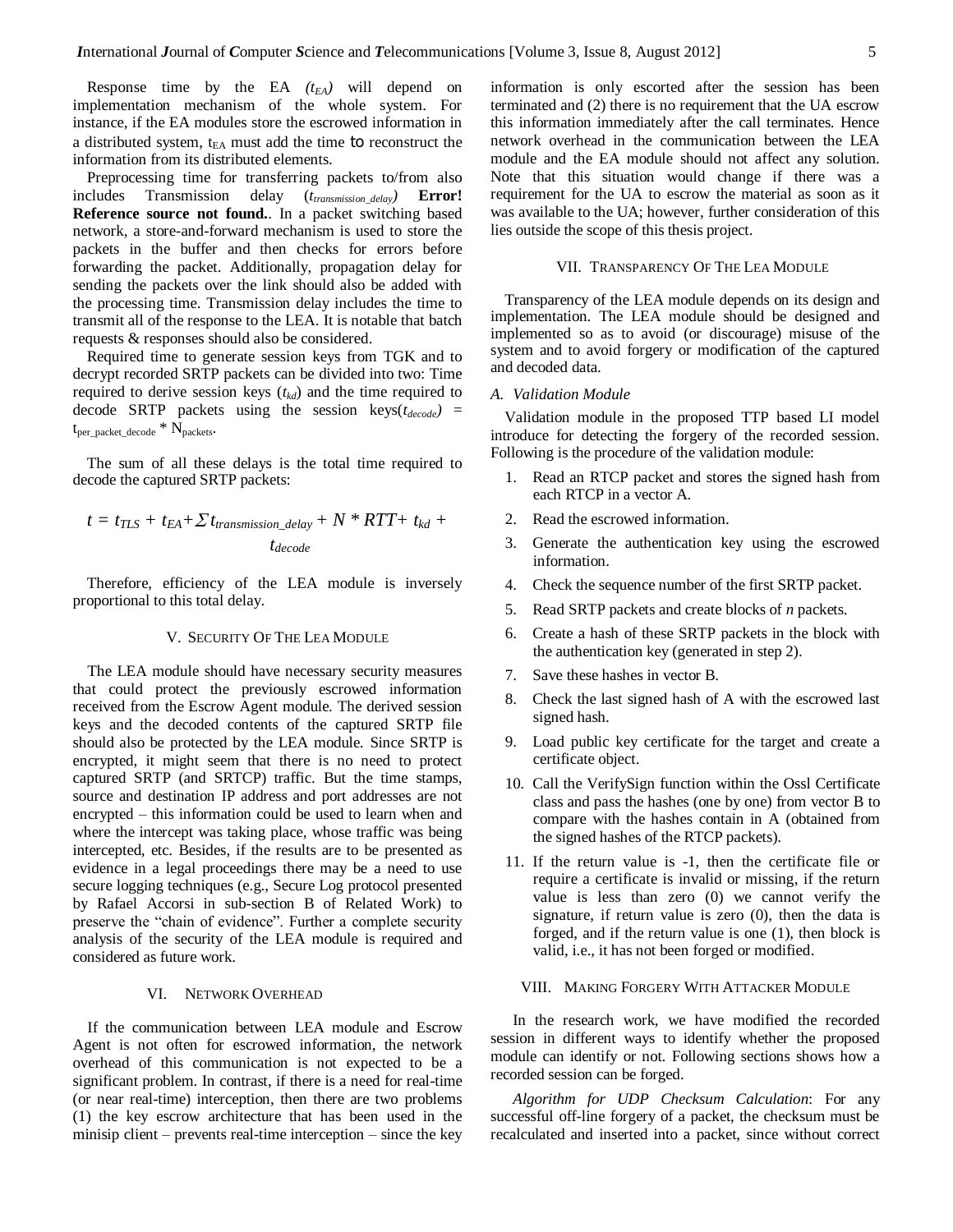checksum value forgery of packets can easily detected. The checksum of a UDP packet is calculated using octets of the pseudo header, UDP header, and data **Error! Reference source not found.**, **Error! Reference source not found.**. The pseudo header consists of the IP Source Address (4 bytes), IP Destination Address (4 bytes), Protocol (2 bytes), and UDP length (2 bytes). Additionally, the checksum value in the UDP header must be set to zero before computing the checksum value. The checksum computation is as follows:

- 1. Read pseudo header of the packet.
- 2. Read UDP header of the packet.
- 3. Set checksum byte of the UDP header to zero (0).
- 4. Read the data octets of the packet.
- 5. Check the length of the data. If the data octet is odd add a zero padding byte at the end of the packet.
- 6. Initialize a variable sum =0.
- 7. Make 16 bit words with two adjacent 8 bit octets of the data.
- 8. Sum all 16 bit words to create the new checksum.
- 9. Add the contents of the pseudo header to the sum.
- 10.Keep only the last 16 bits of the 32 bit calculated sum and add the carries with the sum.
- 11.Take one's complement of the sum and assign the sum to store the sum in the checksum field.
- 12.Return checksum.

*Operation Procedure of the Attacker Module*: If a wireless hand held device user's store data in the cloud and later want to remove from the cloud, how they could be assured that the data would be permanently deleted from the cloud.

#### *1) Possible ways of modifying a recorded call*

A recorded conversation could be modified in a number of ways. These possible modifications have been enumerated to prove that the proposed validation method is able to detect the forgery with the recorded conversation. Since this method detects forgeries on the block of the packets instead of single packets. Thus this proposed forgery detection method does not ensure that it could detect all modification, if a single packet is modified, inserted, or deleted. Reason behind this limitation is that signed hash is computed on a block of packets. **Error! Reference source not found.** enumerates some of the possible modifications of a recorded conversation between two parties.

As a reminder of how to compute the number of possible combination of *n* things taken *r* at a time:

$$
{}^{n}C_{r} = n! / (n-r)! \; r!
$$

Using this method we have calculated the number of forgery that is possible with the recorded session. Modification of a session could be done by either adding a single packet, add/or a block of packet, and/or multiple blocks. The first 3 columns of **Error! Reference source not found.** indicate set S<sub>a</sub> {a packet, a block, blocks}.

| Table 1: Possible combinations of forgery with the recorded session (adapted |
|------------------------------------------------------------------------------|
| from $[1]$                                                                   |

| Combination<br>of Forged<br>Options                              | Number of<br>Combination | Tested           | Detectable | Remarks                                                                                                                         |
|------------------------------------------------------------------|--------------------------|------------------|------------|---------------------------------------------------------------------------------------------------------------------------------|
| {a packet, a<br>block, blocks}                                   | 7                        | All              | Yes        | Which packet is forged is<br>detectable<br>in<br>not<br>the<br>proposed<br>escrow<br>mechanism.                                 |
| {insert, replace,<br>$delete\}$                                  | 7                        | Al1              | <b>Yes</b> | Without sequence no. of<br>the first SRTP packet, any<br>insertion in the front will<br>all<br>show<br>session<br>as<br>forged. |
| {front,<br>anywhere in<br>middle, end}                           | 7                        | A11              | <b>Yes</b> | Forgery can be made in<br>these three location                                                                                  |
| {payload,<br>whole packet}                                       | $\mathfrak{D}$           | $\overline{All}$ | <b>Yes</b> | Forgery can be made with<br>either payload only or full<br>packet                                                               |
| {with seq. no.,<br>without seq.<br>$no.$ }                       | $\overline{c}$           | A11              | Yes        | Forgery can be made with<br>either seq. no. or without<br>seq. no.                                                              |
| $\overline{\{\text{with SRTP}\}}$<br>auth, without<br>SRTP auth} | $\overline{c}$           | A11              | Yes        | Forgery can be made with<br>either<br><b>SRTP</b><br>authentication or without<br><b>SRTP</b> authentication                    |

Using the formula above we can calculate the number of possible combinations of these three sizes of modifications as the sum of the number of ways of choosing 1 column from 3  $({}^{3}C_{1} = 3)$ , plus the number of ways of choosing 2 column from  $3(^{3}C_{2} = 3)$ , plus the number of ways of choosing 3 column from 3 ( ${}^{3}C_{3} = 1$ ), for a total number of combinations of set S<sub>a</sub> is  $(3+3+1) = 7.$ 

Next 3 columns of the **Error! Reference source not found.** 1 is being referred to as set  $S_b$  {insert, replace, delete}. The number of ways of choosing 1 column from 3 is  ${}^3C_1 = 3$ 

The number of ways of choosing 2 column from 3 is  ${}^3C_2 = 3$ 

The number of ways of choosing 3 column from 3 is  ${}^3C_3=1$ 

Total combination of set  $S_b$  is  $(3+3+1)=7$ 

And next 3 columns of the table set  $S_c$  {in front, in the middle, at the end}

The number of ways of choosing 1 column from 3 is  ${}^{3}C_{1}=3$ 

The number of ways of choosing 2 column from 3 is  ${}^3C_2 = 3$ 

The number of ways of choosing 3 column from 3 is  ${}^{3}C_{3}=1$ 

Total combination of set  $S_c$  is  $(3+3+1)=7$ 

Next 2 columns of the table set  $S_d$  {payload, whole content}

The number of ways of choosing 1 column from 2 is  ${}^2C_1=2$ 

Total combination of set  $S_d$  is 2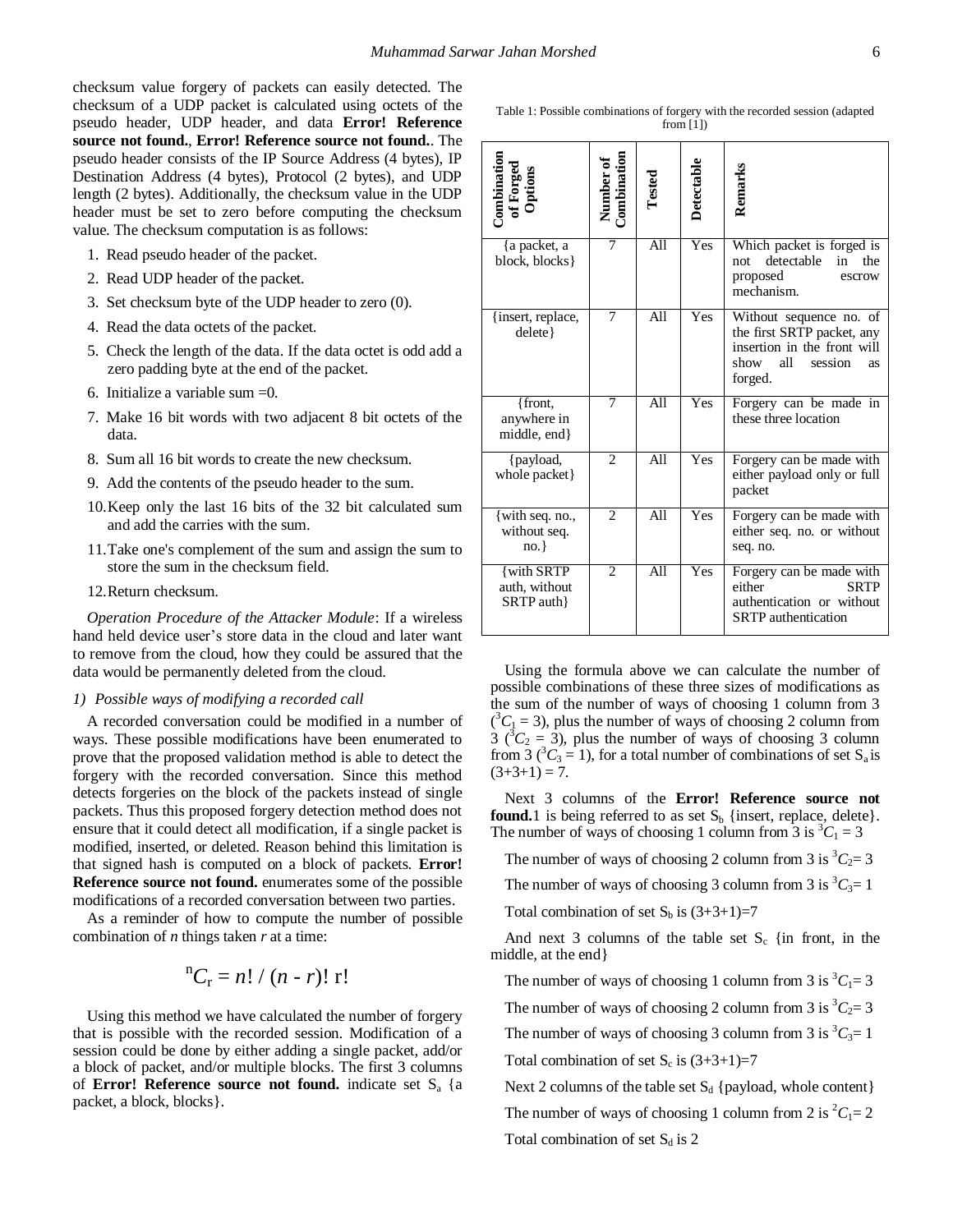Next 2 columns of the table set  $S_e$  {with sequence number, without sequence number}

The number of ways of choosing 1 column from 2 is  ${}^2C_1=2$ 

Total combination of set  $S_e$  is 2

Next 2 columns of the table set  $S_f$  {with SRTP authentication, without SRTP authentication}

The number of ways of choosing 1 column from 2 is  ${}^{2}C_{1}=2$ 

Total combination of set  $S_f$  is 2

Total combination of the table with the above condition is  $(S_a \times S_b \times S_c \times S_d \times S_e \times S_f = (7 \times 7 \times 7 \times 2 \times 2 \times 2) = 2744.$ 

# IX. EVALUATION & RESULTS

In order to prove the effectiveness of the proposed LI model, we have simulated the system. It is mentioned earlier that an open source SIP User Agent "minisip" was used. For capturing the conversation, we have used Wireshark [13]. After capturing a full session, we filtered out the SRTP and RTCP packets of the target user and saved these packets on the local machine as a libpcap file. This recorded libcap file was used for evaluating the proposed model.



Figure 3: Session Key Generation and Payload Decryption (adapted from [2])

Simulation shows that LEA module can generate session keys from the escrowed information provided by the Escrow Agent (TTP) as shown in Figure 3.



Figure 4: A Valid SRTP Session (adapted from [1])

Using this session keys, Validation module in the proposed LI model can also detect any modification as shown in Figure 4.

# *A. Modification of a recorded session*

In order to forge the recorded session, an attacker module was implemented that could modified in following ways:

1. Delete a packet, a block of packets, or blocks of packets.

2. Insert a fake block that does not have the correct SRTP authentication.

3. Insert a fake block that has the correct SRTP authentication (computed using the secret obtained from the escrow agent).

4. Insert a fake block with the same sequence number as a valid block, but insert this before the block with this sequence number without the correct SRTP authentication.

5. Insert a fake block with the same sequence number as a valid block, but insert this before the block with this sequence number with the correct SRTP authentication.

6. Insert a fake block at the end of the session (after the last valid block in the real recorded session) without the correct SRTP authentication.

7. Insert a fake block at the end of the session (after the last valid block in the real recorded session) with the correct SRTP authentication.

8. Insert a fake block before the start of the session (i.e., before the first valid block in the real recorded session) with the correct SRTP authentication.

9. Insert a fake block before the start of the session (i.e., before the first valid block in the real recorded session) without the correct SRTP authentication.

10.Repeat each of the above, but rather than doing the step with a single SRTP block - use a set of 128 SRTP blocks (Where 128 was be block size used in the original captured session.).

Figure 5 shows that forgery is made by replacing the content of the SRTP packets and Figure 6 shows that forgery is made by inserting some packets without changing the sequence number. It is notable that for an actual forgery, new time stamps have to be calculated to avoid the huge difference in time between packet number 128 and packet number 129 in Figure 6.

#### *B. Forgery detection*

If a forgery is made by any of possible ways as shown in Table 1, investigation shows that the Validation Module can detects all of them. Figure 7 shows the visualized form detected by the Validation Module.

## *C. Evaluation Result*

During experiment ~136 micro second (as shown in Figure 8) in average was required to generate session keys from the TGK and other escrowed. Certainly this short time will have less affects on an off-line session analysis.

Using statistical analysis on the required time to derive session keys from the TGK, statistical information shown in Table 2 has been found.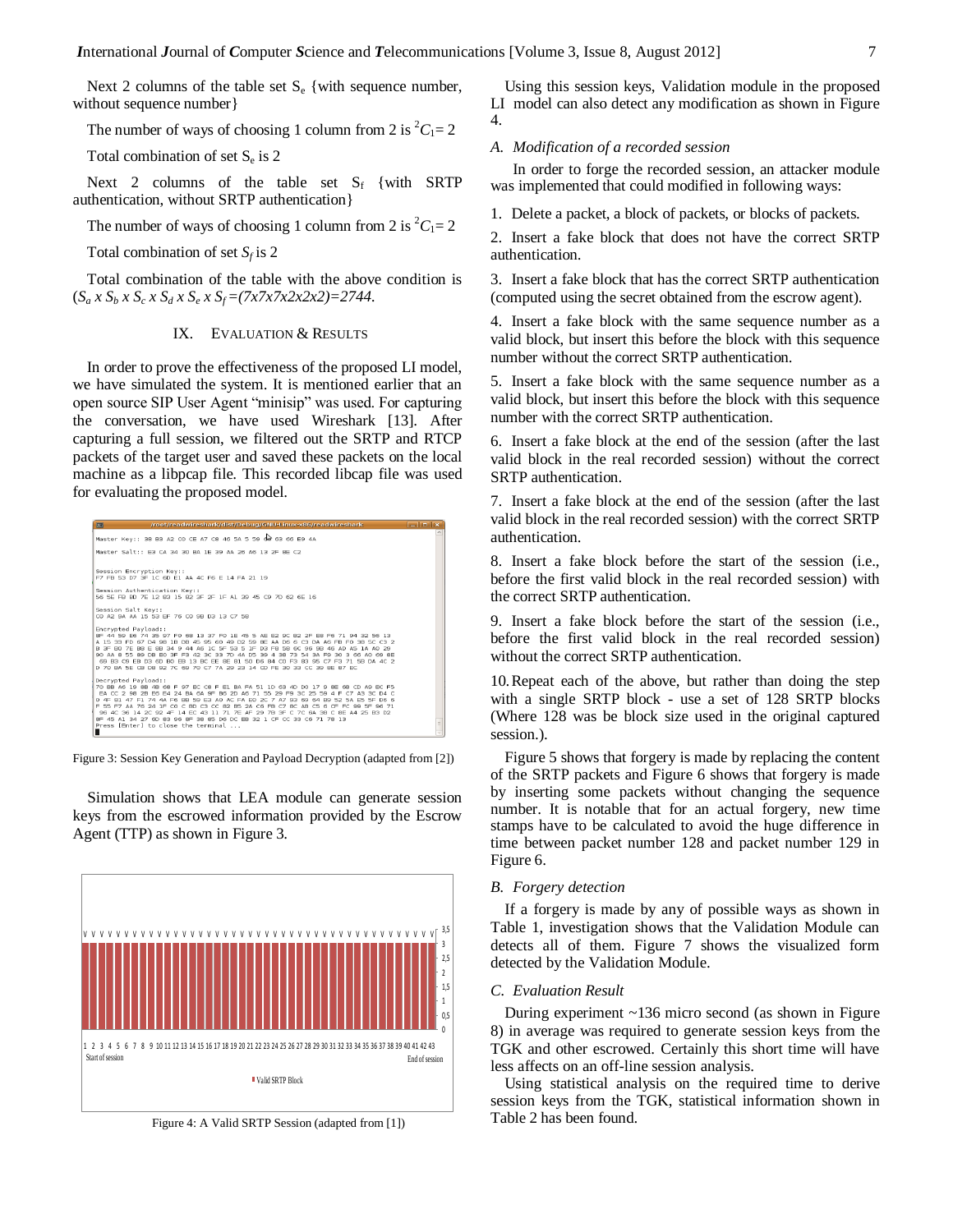| sitpypt.iippcap - wiresnark                                                                                                                                                                                                                                         |  |  |  |  |  |  |
|---------------------------------------------------------------------------------------------------------------------------------------------------------------------------------------------------------------------------------------------------------------------|--|--|--|--|--|--|
| File Edit View Go Capture Analyze Statistics Help                                                                                                                                                                                                                   |  |  |  |  |  |  |
| $\blacksquare$ EIG $\Theta$ $\Theta$ $\blacksquare$ MEIG $\blacksquare$ MEIG $\blacksquare$<br><b>MMMMBBBCBB00007</b>                                                                                                                                               |  |  |  |  |  |  |
| Expression Glear Apply<br>Fiter:<br>$\vee$                                                                                                                                                                                                                          |  |  |  |  |  |  |
| Time<br><b>Destination</b><br>Protocol<br>Info<br>Source<br>No. .<br><b>AUM FAUT FAND FAUE</b><br>aborato por ce aumos, pourcementos por ce aumos<br><b>Manufacturers</b><br><b>AWVERTHEMS</b> ETT                                                                  |  |  |  |  |  |  |
| 8 0.128375<br>130.237.209.252<br>130, 237, 239, 147<br>LEP.<br>Source port: 33490 Destination port: 33450                                                                                                                                                           |  |  |  |  |  |  |
| 9 0.129634<br>130.237.209.252<br>130.237.239.147<br><b>LDP</b><br>Source port: 33490 Destination port: 33450                                                                                                                                                        |  |  |  |  |  |  |
| 130.237.209.252<br>10 0.191412<br>130, 237, 239, 147<br><b>UDP</b><br>Source port: 33490 Destination port: 33450                                                                                                                                                    |  |  |  |  |  |  |
| 11 0.192538<br>130.237.209.252<br>130.237.239.147<br><b>LDP</b><br>Source port: 33490 Destination port: 33450                                                                                                                                                       |  |  |  |  |  |  |
| 12 0.193199<br>Source port: 33490 Destination port: 33450<br>130.237.209.252<br>130.237.239.147<br>UDP.                                                                                                                                                             |  |  |  |  |  |  |
| 13 0.255837<br>130.237.209.252<br><b>LDP</b><br>Source port: 33490 Destination port: 33450<br>130, 237, 239, 147                                                                                                                                                    |  |  |  |  |  |  |
| 14 0.257593<br>130.237.209.252<br>130.237.239.147<br>UDP.<br>Source port: 33490 Destination port: 33450                                                                                                                                                             |  |  |  |  |  |  |
| 15 0.258159<br>130.237.209.252<br>130.237.239.147<br><b>LDP</b><br>Source port: 33490 Destination port: 33450<br>16 0.259244<br>130, 237, 209, 252<br>Source port: 33490 Destination port: 33450<br>130.237.239.147<br>UDP.                                         |  |  |  |  |  |  |
|                                                                                                                                                                                                                                                                     |  |  |  |  |  |  |
| D Linux cooked capture<br>130.237.239.147 (130.237.209.252 (130.237.209.252), Dst: 130.237.239.147 (130.237.239.147)<br>V User Datagram Protocol, Src Port; 33490 (33490), Dst Port; 33450 (33450)<br>Source port: 33490 (33490)<br>Destination port: 33450 (33450) |  |  |  |  |  |  |
| Length: 190<br>B. Charleson- Ovaldof (correct)                                                                                                                                                                                                                      |  |  |  |  |  |  |
| 0020 82 ed ef 93 82 d2 82 aa 00 be dd 8f 80 00 71 c5<br>. 0.                                                                                                                                                                                                        |  |  |  |  |  |  |
| 0030 62 04 f9 5a 52 b3 5e cc  61 61 61 61 61 61 61 61 6<br>b., 7R.^. aaaaaaaa                                                                                                                                                                                       |  |  |  |  |  |  |
| aaaaaaaa aaaaaaaa                                                                                                                                                                                                                                                   |  |  |  |  |  |  |
|                                                                                                                                                                                                                                                                     |  |  |  |  |  |  |
| аааааааа аааааааа                                                                                                                                                                                                                                                   |  |  |  |  |  |  |
| aaaaaaaa aaaaaaaa                                                                                                                                                                                                                                                   |  |  |  |  |  |  |
| aaaaaaaa aaaaaaaa                                                                                                                                                                                                                                                   |  |  |  |  |  |  |
| aaaaaaaa aaaaaaaa                                                                                                                                                                                                                                                   |  |  |  |  |  |  |
| aaaaaaaa aaaaaaaa                                                                                                                                                                                                                                                   |  |  |  |  |  |  |
| aaaaaaaa aaaaaaaa                                                                                                                                                                                                                                                   |  |  |  |  |  |  |
| aaaaaaaa aaaaaaaa                                                                                                                                                                                                                                                   |  |  |  |  |  |  |
| 00e0 61 61<br>A                                                                                                                                                                                                                                                     |  |  |  |  |  |  |
|                                                                                                                                                                                                                                                                     |  |  |  |  |  |  |

Figure 5: A Packet Forged by Replacing the Content (adapted from [2])

| 岡                                                                    |                                 |                 |                 |                                                                                                                |                                                                                                   | srtp_forged4.libpcap - Wireshark           |  |  |  |
|----------------------------------------------------------------------|---------------------------------|-----------------|-----------------|----------------------------------------------------------------------------------------------------------------|---------------------------------------------------------------------------------------------------|--------------------------------------------|--|--|--|
| File                                                                 |                                 |                 |                 | Edit View Go Capture Analyze Statistics Help                                                                   |                                                                                                   |                                            |  |  |  |
|                                                                      |                                 |                 |                 |                                                                                                                |                                                                                                   |                                            |  |  |  |
| Filter:                                                              |                                 |                 |                 |                                                                                                                |                                                                                                   | v + Expression Sclear Apply                |  |  |  |
| No. .                                                                | Time                            | Source          |                 | Destination                                                                                                    | Protocol Info                                                                                     |                                            |  |  |  |
|                                                                      | 123 2.431745                    |                 | 130.237.209.252 | 130.237.251.21                                                                                                 | UDP                                                                                               | Source port: 32202 Destination port: 33364 |  |  |  |
|                                                                      | 124 2.431937                    |                 | 130.237.209.252 | 130.237.251.21                                                                                                 | UDP                                                                                               | Source port: 32202 Destination port: 33364 |  |  |  |
|                                                                      | 125 2.495650                    | 130.237.209.252 |                 | 130.237.251.21                                                                                                 | <b>UDP</b>                                                                                        | Source port: 32202 Destination port: 33364 |  |  |  |
|                                                                      | 126 2.495874                    | 130.237.209.252 |                 | 130.237.251.21                                                                                                 | <b>UDP</b>                                                                                        | Source port: 32202 Destination port: 33364 |  |  |  |
|                                                                      | 127 2, 496076                   | 130.237.209.252 |                 | 130.237.251.21                                                                                                 | <b>UDP</b>                                                                                        | Source port: 32202 Destination port: 33364 |  |  |  |
|                                                                      | 128 2.496311                    | 130.237.209.252 |                 | 130.237.251.21                                                                                                 | <b>UDP</b>                                                                                        | Source port: 32202 Destination port: 33364 |  |  |  |
|                                                                      | 129 3464202.453 130.237.209.252 |                 |                 | 130.237.2.34                                                                                                   | <b>UDP</b>                                                                                        | Source port: 34090 Destination port: 31102 |  |  |  |
|                                                                      | 130 3464202.453 130.237.209.252 |                 |                 | 130, 237, 2, 34                                                                                                | <b>UDP</b>                                                                                        | Source port: 34090 Destination port: 31102 |  |  |  |
|                                                                      | 131 3464202.454 130.237.209.252 |                 |                 | 130.237.2.34                                                                                                   | <b>UDP</b>                                                                                        | Source port: 34090 Destination port: 31102 |  |  |  |
|                                                                      | 132 3464202.517 130.237.209.252 |                 |                 | 130.237.2.34                                                                                                   | <b>UDP</b>                                                                                        | Source port: 34090 Destination port: 31102 |  |  |  |
|                                                                      | 133 3464202.517 130.237.209.252 |                 |                 | 130, 237, 2, 34                                                                                                | <b>UDP</b>                                                                                        | Source port: 34090 Destination port: 31102 |  |  |  |
|                                                                      | 134 3464202.517 130.237.209.252 |                 |                 | 130.237.2.34                                                                                                   | UDP                                                                                               | Source port: 34090 Destination port: 31102 |  |  |  |
|                                                                      | 135 3464202.581 130.237.209.252 |                 |                 | 130.237.2.34                                                                                                   | UDP                                                                                               | Source port: 34090 Destination port: 31102 |  |  |  |
|                                                                      | 136 3464202.581 130.237.209.252 |                 |                 | 130, 237, 2, 34                                                                                                | <b>UDP</b>                                                                                        | Source port: 34090 Destination port: 31102 |  |  |  |
|                                                                      | 137 3464202.581 130.237.209.252 |                 |                 | 130.237.2.34                                                                                                   | <b>UDP</b>                                                                                        | Source port: 34090 Destination port: 31102 |  |  |  |
|                                                                      |                                 |                 |                 | P Frame 1 (226 bytes on wire, 226 bytes captured)                                                              |                                                                                                   |                                            |  |  |  |
|                                                                      | D Linux cooked capture          |                 |                 |                                                                                                                |                                                                                                   |                                            |  |  |  |
|                                                                      |                                 |                 |                 |                                                                                                                | D Internet Protocol, Src: 130.237.209.252 (130.237.209.252), Dst: 130.237.251.21 (130.237.251.21) |                                            |  |  |  |
|                                                                      |                                 |                 |                 |                                                                                                                | D Iker Datannam Protocol Scr Port: 32202 (32202) Dat Port: 33364 (33364)                          |                                            |  |  |  |
|                                                                      |                                 |                 |                 | 0000 00 00 00 01 00 06 00 1a 30 1a e8 00 00 00 08 00                                                           | . 0.                                                                                              |                                            |  |  |  |
|                                                                      |                                 |                 |                 | 0010 45 00 00 d2 00 00 40 00 3d 11 6a 2e 82 ed d1 fc                                                           | $E_1, \ldots, R_n = 1, \ldots$                                                                    |                                            |  |  |  |
|                                                                      |                                 |                 |                 | 0020 82 ed fb 15 7d ca 82 54 00 be 7d c3 80 00 9b db                                                           | $,$ }T }                                                                                          |                                            |  |  |  |
| 0030 46 30 c6 34 42 d7 b6 1a 7b df d1 39 ab 37 1d 37<br>F0.48 {9.7.7 |                                 |                 |                 |                                                                                                                |                                                                                                   |                                            |  |  |  |
|                                                                      |                                 |                 |                 | 0040 Of 66 a2 8f ac cd 87 5f ee 1d a8 76 16 76 9blee                                                           | <>                                                                                                |                                            |  |  |  |
|                                                                      |                                 |                 |                 | 0050 6d 2b 39 70 20 ea 16 d0 7d d8 52 5b 01 2f ca 65                                                           | m+9p  }.R[./.e                                                                                    |                                            |  |  |  |
|                                                                      |                                 |                 |                 | 0060 06 60 6e d7 49 c0 93 0d 25 d6 66 33 2f 07 ca 47                                                           | $. n.I$ %.f3/ $.6$                                                                                |                                            |  |  |  |
|                                                                      |                                 |                 |                 | 0070 ba c7 d8 9b e1 d8 bc ab a2 ed 83 0c 24 be 07 5e                                                           | . \$. . ^                                                                                         |                                            |  |  |  |
|                                                                      |                                 |                 |                 | 0080 a6 68 ce e6 f8 c7 f3 40 87 c0 b5 81 8b 1c ea 81<br>hono in cl. 1- 70 00 -4 16 -5 -0 06 50 -11 -0 0- 56 10 | $h$ $0$<br>full on                                                                                |                                            |  |  |  |

Figure 6: Replaced Block by whole Content (adapted from [2])



Figure 7: A Forged Session (adapted from [2])



Figure 8: Time required generating Session Keys from TGK and other escrowed information (adapted from [2])

Table2: Data analysis on required time for deriving Session keys from TGK and other escrowed information

| Mean                      | 136.5 |
|---------------------------|-------|
| Median                    | 136   |
| Mode                      | 132   |
| <b>Standard Deviation</b> | 4.8   |
| Sample Variance           | 23    |
| Range                     |       |
| Minimum                   |       |

Table 2 shows that the lowest time for generating session keys is 129 micro seconds, and maximum is 149 micro econds. Figure 9 shows the frequency of the SRTP packets and the time to generate session keys depending on this statistical data.



Figure 9: Frequency vs. delay for Generating Session Keys (adapted from [2])

Similarly, mean time required to decrypt a SRTP packet is ~19 micro seconds using the generated session keys as shown in Figure 10.